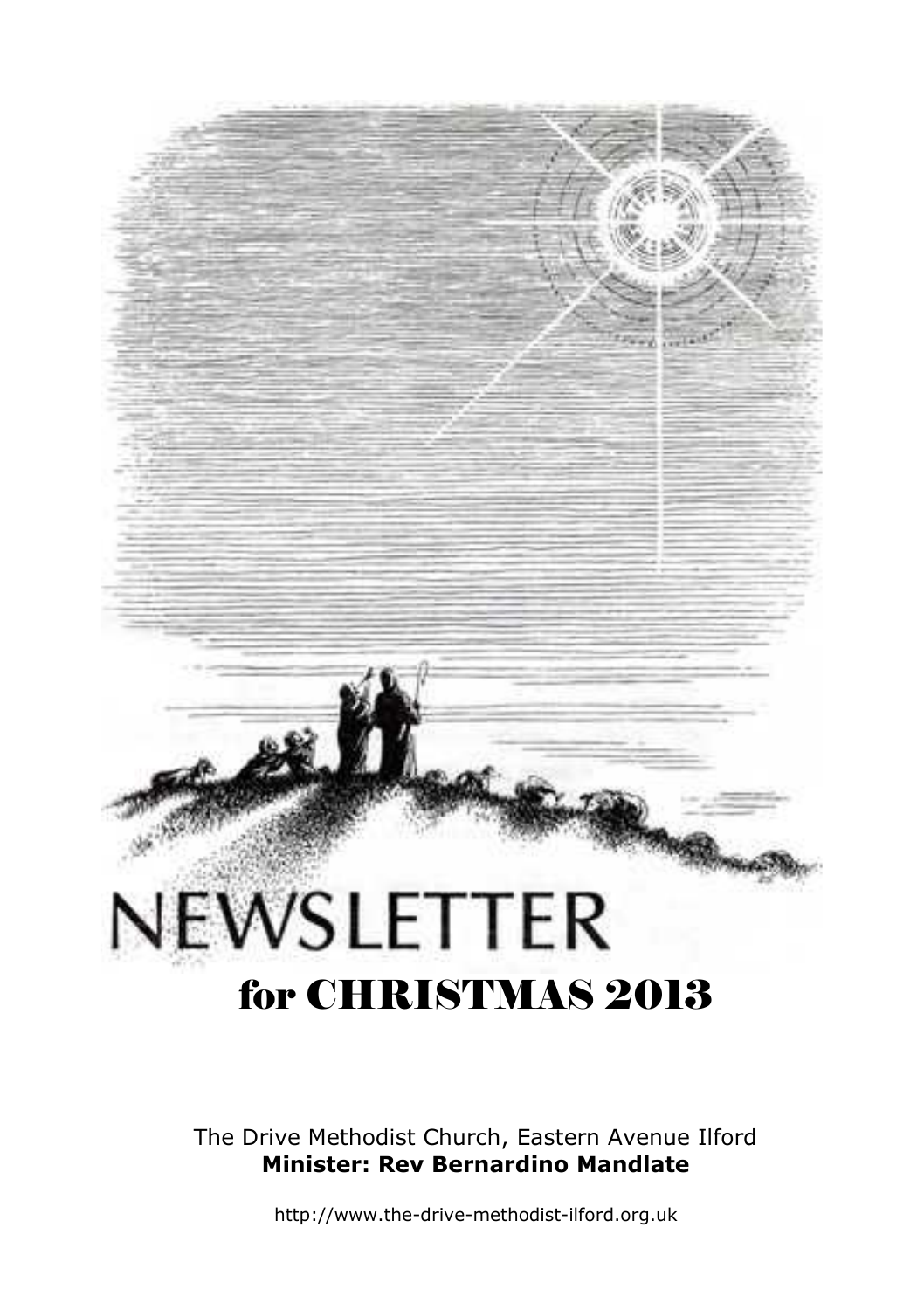#### **FROM REVD. BERNARDINO MANDLATE**

Friends

As I write, we have been through a difficult week as Methodist Church. This because one of our ministers, someone I know and have had fellowship with in Mozambique and in this country, has been on the news, TV and tabloids for not so good reasons. Drugs, Co-op bank and other mess told by the media. We hope to know more as days and weeks progress. This puts the church in crisis, and the former Archbishop of Canterbury said that the church has just another generation to be extinct.

It is the beginning of Advent, when we look forward to good news. In Jeremiah 23.5-6 the prophet says that The Lord promises that a better time is coming for the people in exile. I would like to think that better times are coming for the church of Christ too. We are awaiting church revival soon. The church will be rejuvenated and new life brought into it.

What we do, in the mean time, while Christ doesn't usher in the new times, matters a great deal. The world is in a mess. There are conflicts everywhere, disaster in places, think of the mayhem in after typhoon in the Philippines. The large number of deceased people, the destruction and uncertainty and anxiety that the situation has brought to people just before Advent. We could ask, what Christmas awaits the people of the Philippines?!

We need to share love that only God can grant to us and to all those who trust him. We need to sympathise with those who are desperately in need of help.

A so called deal on nuclear talks with Iran has been temporarily secured. They tell us it will make the world safer. The trouble is, the world is not a safe place. Conflicts continue, fighting continues among nations and within nations. Injustices continue, slavery continues. Small weapons continue to be available for anyone who can desire to use them. We don't really live in a safe world as we would like to. Troubles may sound to be far from us, but we do get affected by it. We do suffer some level of crime even in our own homes. We live in fear and anxiety.

Advent and Christmas should a time when we try to be joyful because this season reminds us of good tidings. Christ was born, He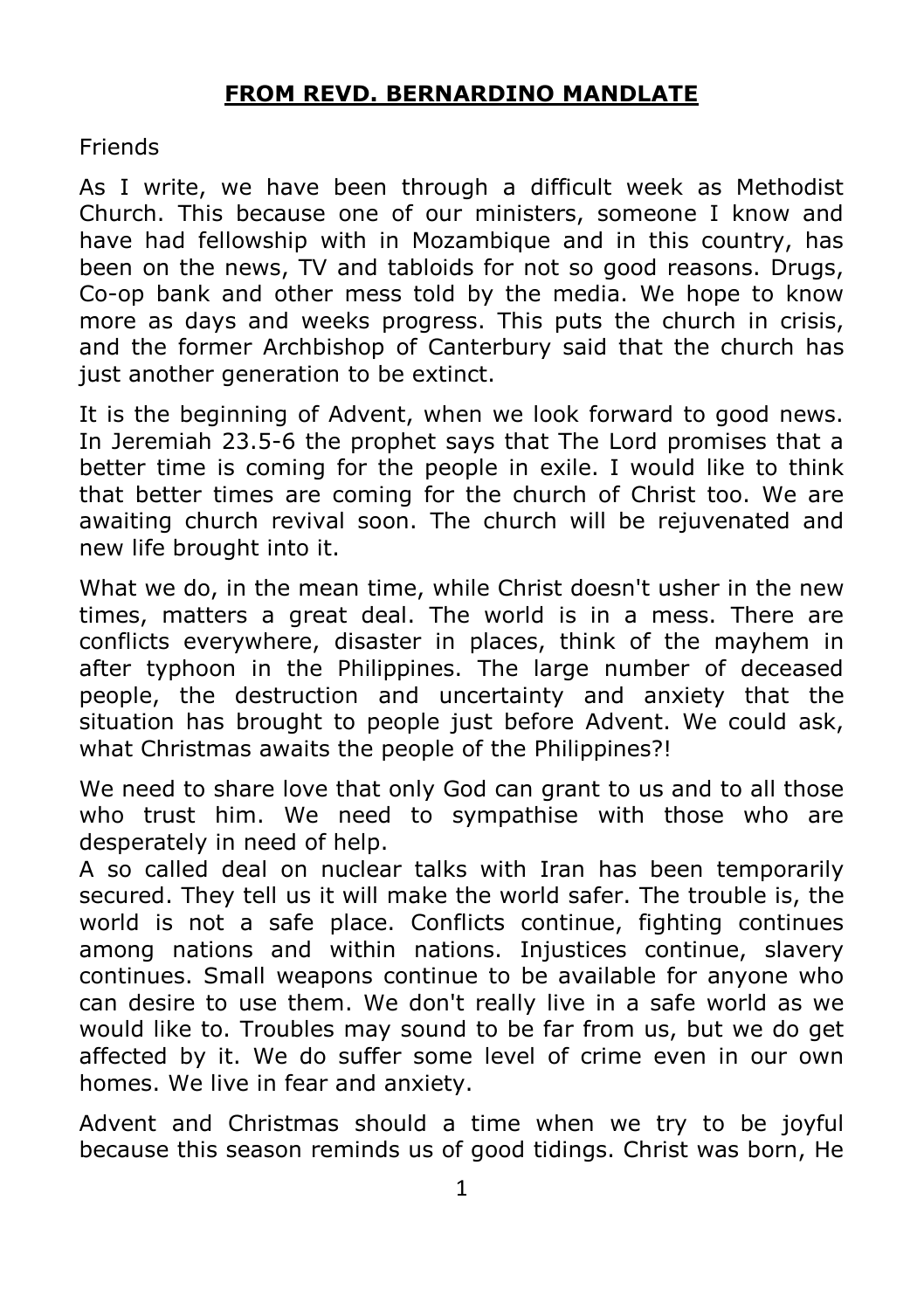was the good news, he was ushering in a new era of justice and peace. That is what we need. Justice and peace. Peace of mind, peace and freedom just to be ourselves, peace and space to love and care for each other. We need peace to sing "joy to the world." As you prepare yourselves to celebrate Christmas, I pray that you will spare a thought to the many out there and around here who will be struggling to understand the occasion in their circumstances. Take it easy, enjoy yourselves, have fun and have a wonderful prosperous New Year as it begins in a few weeks.

May God be kind to all of us and may He continue to show us His love. God bless *Dino*

#### **CHANGE OF TIME FOR SERVICES.**

**Our Sunday morning services will be 11.15am each week, as from December 1st 2013. We look forward to seeing you all, but please do note the change of time.** *Roy Brunnen.*

#### **Birthdays**

Toju Fadina Fumi Fadina Page Fordree

We wish these young people a very happy birthday, and an enjoyable, happy future.

#### **LAVENDER BAG SALE**

A big thank you to those who supplied lavender and bags to enable me to make up the bags and sell them. Thanks also to those of you who bought them. £180 was raised which has been divided between the Whitechapel mission (£90) and Raysin Hope (£90). The cheques have been sent. *Ruth Joyce.*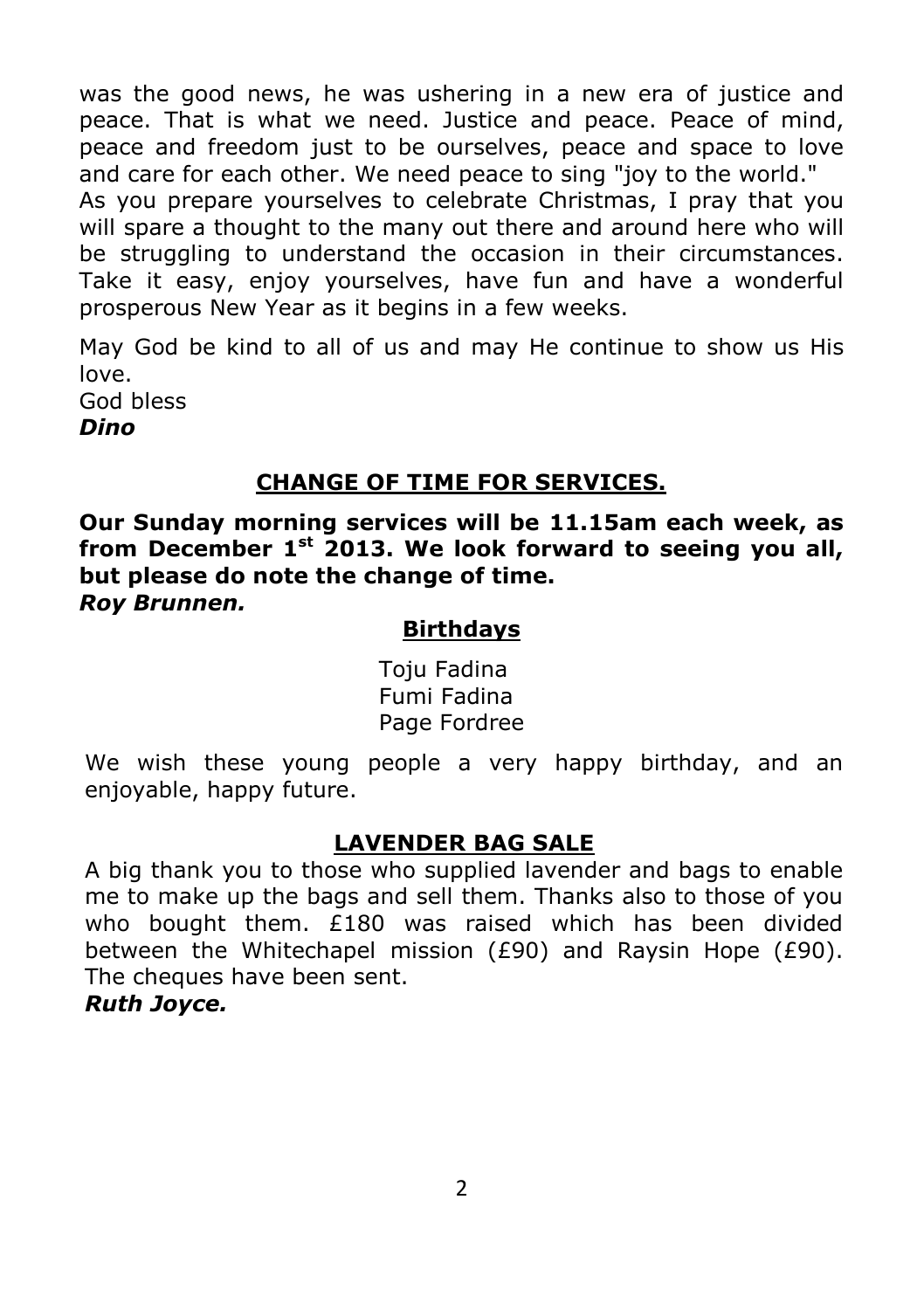## **DECEMBER CHURCH FELLOWSHIP**

Because of the joint Advent studies with other churches being held on Tuesdays in December, our December Church Fellowship meeting will move to **Monday December 9th. at 8.00pm** Our programme is a celebration of Christmas with readings and music chosen and presented by Kathleen and Brian Taylor. Do come and join us.

#### *Frank Sayers*

## **MARY'S BOY CHILD…**

Following another successful contribution to worship at our JMA service, we want our new singing group to take part in our Nativity Service on 15<sup>th</sup> December at 11:15am and the Carol Service on 22<sup>nd</sup> December at 6:30pm. Anyone (I really mean that!) is welcome to come and join in! We will be having (short!) practices straight after the morning services on  $1^{st}$ ,  $8^{th}$  and  $15^{th}$  December. If you've been sitting in the congregation enjoying our singing so far, wondering if you could join in, the answer is, "Yes!" *Andrew Taylor*

#### **CAN YOU HELP**

Mince pies are needed after the Carol Service on Sunday evening December 22. Please put your name on the list to be found soon on the Notice board indicating how many you can provide.

#### *Catherine Sayers*

## **IT'S THAT TIME OF YEAR AGAIN!**

Here are some dates for you to put in your diary.

- Sunday the  $1^{st}$  and  $8^{th}$  of December will be Nativity rehearsals during Junior church.
- Saturday  $14<sup>th</sup>$  December is the Nativity rehearsal and JC Christmas party and talent show 2.30 -5.00pm
- $\bullet$  Sunday 15<sup>th</sup> December is the actual Toy and Nativity service. All young people need to be at church by 10.15am please.

## **CHANGE OF TIME**

This year the stories around the tree, on Christmas Eve, will take place at 12 noon in the church.

*Jo Wright*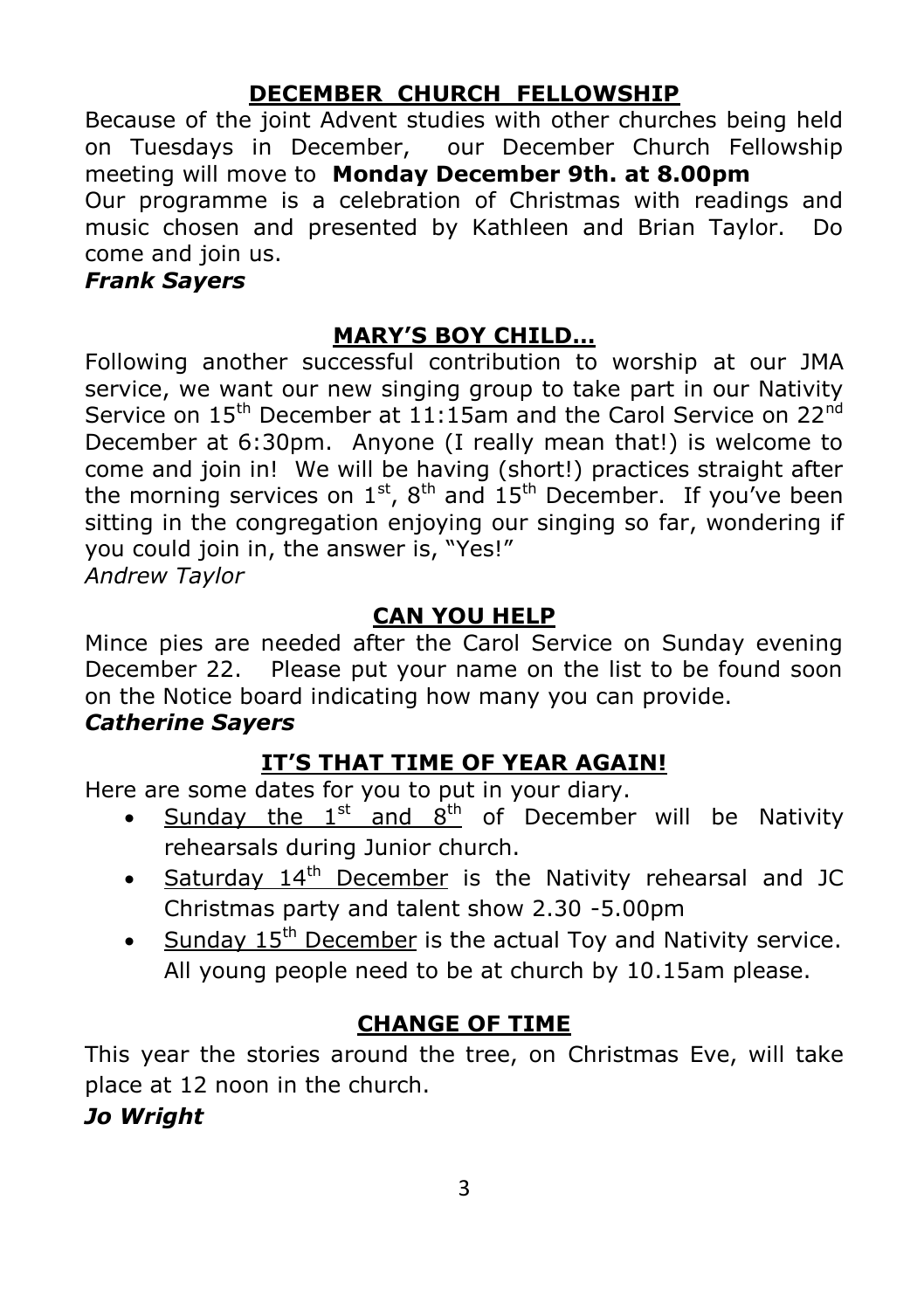#### **JOY TO THE WORLD***…*

The Christmas season is fast approaching, and amongst all the other celebrations, I urge you to give your support to our annual Carol Service. It is always a special service with music and readings that tell the familiar story, and plenty of opportunities for all to join together in some favourite carols, all bathed in candlelight. This year, the Carol Service will feature our new singing group (still nameless – see overleaf to see how we can remedy that!) alongside the regular choir. Put the date in your diaries – Sunday 22<sup>nd</sup> December at 6:30pm.

## **NAME THAT GROUP…**

And speaking of the new nameless singing group, we are holding a competition to give it a name. Look out for suggestion slips being handed out, write down your idea and hand it to me or any of the church stewards. Anyone can put forward a suggestion, even if you're not in the group – yet!

#### *Andrew Taylor*

## **A CHRISTMAS PRAYER**

Loving Father, help us remember the birth of Jesus that we may share in the song of angels, the gladness of the shepherds, and the worship of the wise men.

Close the door of hate and open the door of love all over the world. Let kindness come with every gift and good desires with every greeting.

Deliver us from evil by the blessing which Christ brings, and teach us to be merry with clean hearts.

May the Christmas morning make us happy to be thy children, and the Christmas evening bring us to our beds with grateful thoughts.

Forgiving and forgiven or Jesus' sake.

Amen.

*Robert Louis Stevenson.*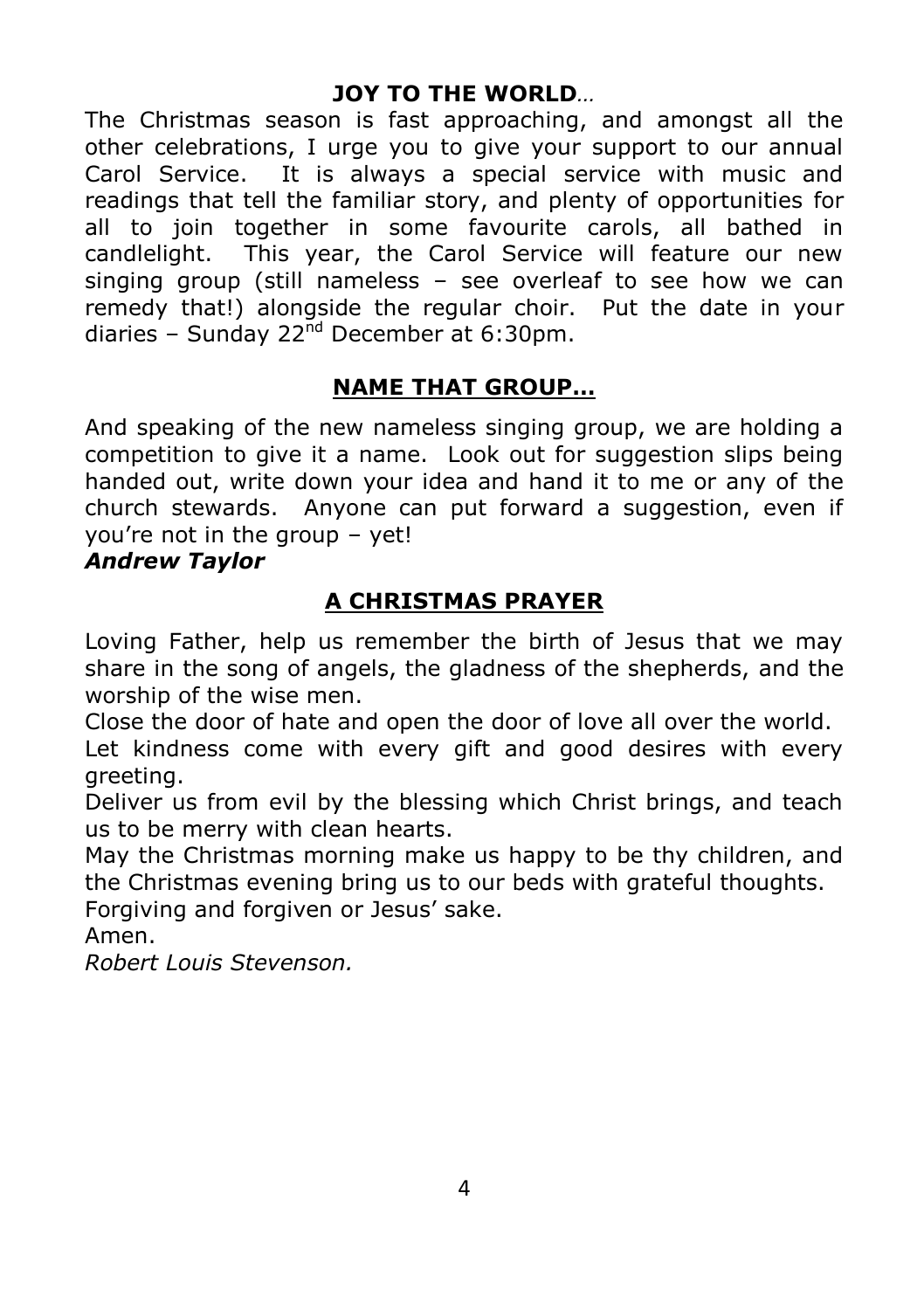## **SAMARITAN'S PURSE SHOE BOX APPEAL.**

Thank you to everyone who gave money, gifts and shoeboxes. Over 60 boxes, from the church and pre-school, were taken to the drop off centre.

*Jo Wright*

## **JMA PRESENTATION SERVICE 17TH NOVEMBER**

I am very grateful to the Revd Jan Tate for leading our JMA Presentation Service this year. Jan told the story of Noah's Ark with the congregation providing the sound effects. All went well until she said kangaroo! Matthew then read the passage from Genesis where God makes a covenant with Noah and his sons and we learn that the rainbow is a sign of God's promise of a better future.

Jan went on to talk about rainbows. The Methodist Church uses the colours of the rainbow in the JMA logo and the JMA magazine is called 'Rainbow' - a sign of God's saving love for the whole of the world.

Jan used the JMA Commissioning Service produced by the Methodist Church to commission me as JMA secretary and the young people as JMA collectors to affirm our roles.

She then presented badges and certificates to Charlotte Alder, Thea Garner, Rochelle Inbakumar, Feyi Fadina, Toju Fadina, Tunrayo Fadina and our two newest members, Paige Fordree and Iris Bennett Wright .

I was pleased to be able to share the news that The Drive had raised £676 this year for JMA. Of this amount, £270 was raised at our Beetle Drive in March, £30 was given from the proceeds of the Share-a-Skill stall, £24 was donated and the rest, over £350, was collected by our JMA members.

Thank you to everyone who has supported JMA in whatever form this year.

## **ADVANCE NOTICE!!**

## **15 MARCH 2014 – OUR 22ND ANNUAL FAMILY BEETLE DRIVE AND TEA**

## **PUT THE DATE IN YOUR DIARIES NOW!!**

*Diane Foster*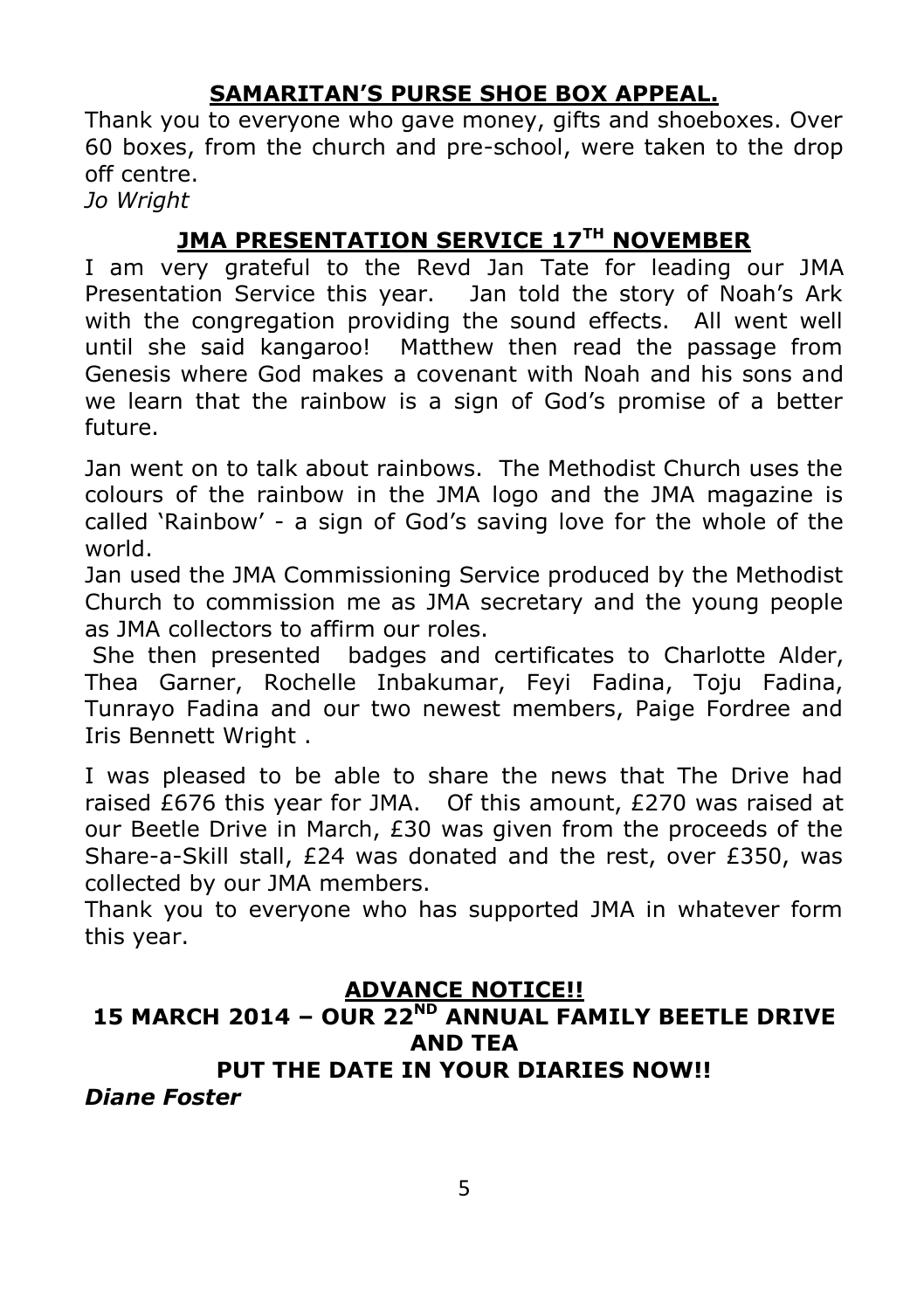## **THANK YOU…**

In amongst all the talk of our exciting new singing group, I would like to record my personal thanks to the members of our regular choir who willingly give up many Thursday evenings to practise music for our services throughout the year. Most of them also help out in the new group. Even though numbers are small, we should appreciate just how special it is to have a regular choir like ours, and we would like to see it continue and grow again. Looking forward to the New Year, we are planning to take part once again in the annual Small Choirs' Festival on Saturday 8<sup>th</sup> February. *Andrew Taylor*

## **CAKE MAKING**

Would you like to learn or improve your cake making skills? Donna and Janet Wragg are seeking to arrange a session of cake making in the near future, but would like to know how many of you would be interested in attending.

You can either add your name to the list at the back of the church, or speak to Donna or Janet. Once they know the number of people interested they will arrange a date and time.

#### *Roy Brunnen.*

## **THE CHURCH LUNCH**

The Church Lunch has been in existence for well over 30 years, with quite a few helpers/cooks, Barbara Foster, Sheila Woodbridge, Joan Miller and I stayed the course for a long while until at last I was the only cook left.

I could not have carried on for so long had I not had the support of Jane, Betty, Doreen and Eddie. Our numbers have gradually dwindled, but the guests continue to roll up once a month for a hot lunch with a choice of puddings to follow, rounding off the meal with cheese and biscuits, fruit, and a cup of tea.

Now the time has come for a change of direction - and in future we shall be having a tea-party in the afternoon, which will entail a lot less work but still provide an opportunity for us to get together starting on Tuesday February 18th at 2.30pm. Subsequent dates will be advertised in the Newsletter.

#### *Catherine Sayers.*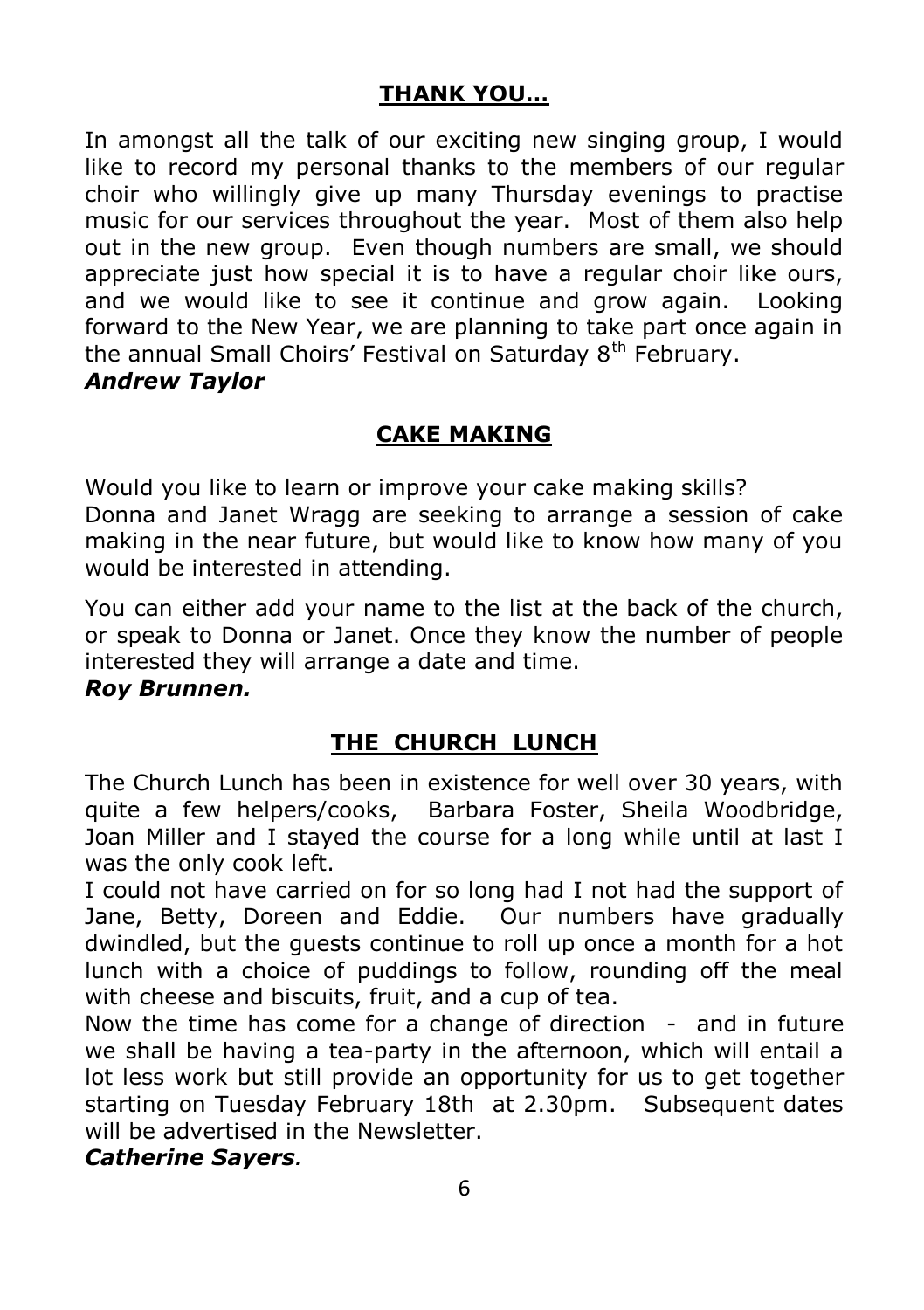## **THE CHURCH LUNCH CLUB 2**

Over 30 years ago a group of ladies from our church decided to start a monthly lunch club for the retired members of our congregation.

Barbara Foster, Catherine Sayers and Sheila Woodbridge were the driving force behind this new adventure and together they baked, boiled and toiled to produce mouth-watering lunches.

Through the years the team has changed and minister's wives and various members of the church congregation joined in the fun of preparing the lunches, but Barbara and Catherine were always at the helm.

It was with sadness that a few years ago Barbara Foster had to step down from the catering team, a member from the start, she was to be sorely missed.

Catherine decided that the lunches should continue and so she set to the task of solely planning the lunches.

With the help of Jayne Shields, Betty Griffiths and Doreen Larney the team continued to produce amazing meals.

A few weeks ago Catherine decided that the Christmas lunch would be the last lunch club meal to be served.

After preparing over 300 lunch club meals, I'm not surprised that Mum has decided to take it easy, but don't think that she has completely hung her apron up. The lunch club have decided to become an afternoon tea club and will now meet once a month, in the parlour for fellowship, tea and cake.

Thank you to Catherine and all the lunch club ladies for the blessing of good food, fun and fellowship over the years.

I know a lot of you will miss Mum's amazing steamed treacle sponge and her delicious apricot mousse!

I'm lucky, Mum is coming to me on Boxing day, and yes I will be asking her to bring an apricot mousse! *Jo Wright*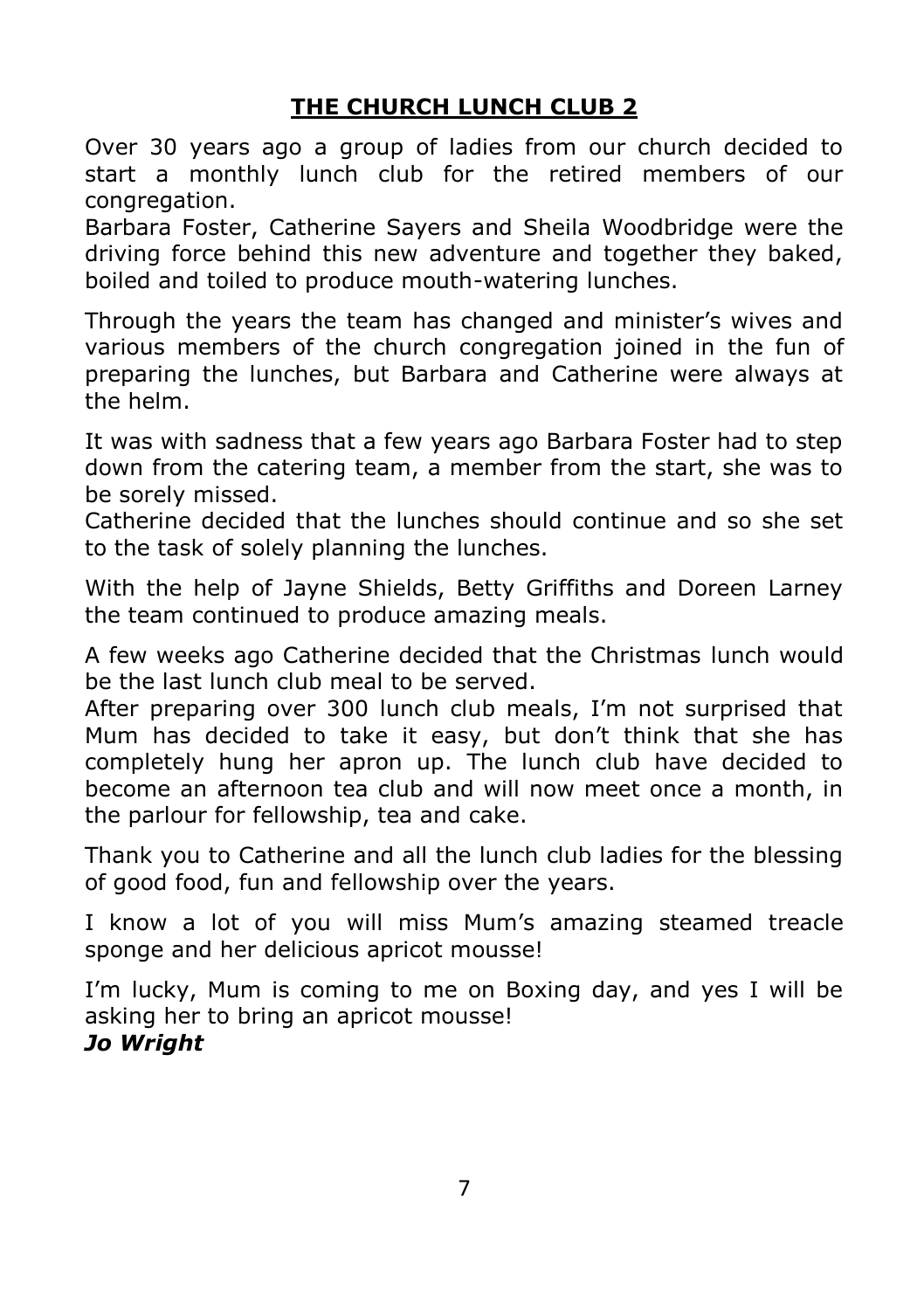#### **FAMILY CAROL CONCERT with the VALENTINE SINGERS**

Seasonal words, music and refreshments for all the family Saturday 14<sup>th</sup> December at 5pm Barnardo's Church, Barkingside Tickets £10 in advance (£5 students/benefit holders) Tickets available from Andrew Taylor or ring 020 8550 4654 or visit www.valentinesingers.org

#### *Andrew Taylor.*

#### **CHRISTMAS BLESSINGS OF THE MERCIFUL**

It grieves a dear old friend of mine that his much loved grand daughter was not brought up to go either to Sunday School or to church and doesn't really have a lot of time for "Godbotherers", but she's a lovely girl and very kind and caring. She has umpteen friends and an active social life and unlike so many of her contemporaries, a secure and well paid job. For some considerable time now she's spent her precious Sundays as a volunteer at the Battersea Dogs and Cats home mucking out kennels and doing menial jobs. If you ask her why she says she has so much to be grateful for that it's only right that she should try to give something back and there's so much cruelty to animals these days that she wants to help those who can't help themselves.

The Advent book i am using this year is "Real God in the Real world" by Trystan Olwin Hughes and the title of the thoughts and readings for  $20<sup>th</sup>$  December is "Animals", in which he says that it's a sad fact that Christians throughout history have often lacked care and compassion towards the creatures with which we share the land and seas and that we must take seriously our role as God's partners as we impart His love for the whole of creation and he quotes someone who reverenced all life who wrote "Until we extend our circle of compassion to include every living creature we cannot enjoy world peace"- the peace on earth of which angels sang.

As we rejoice once again that the word was made flesh and dwelt amongst us let us not forget that Donkeys bear the mark of the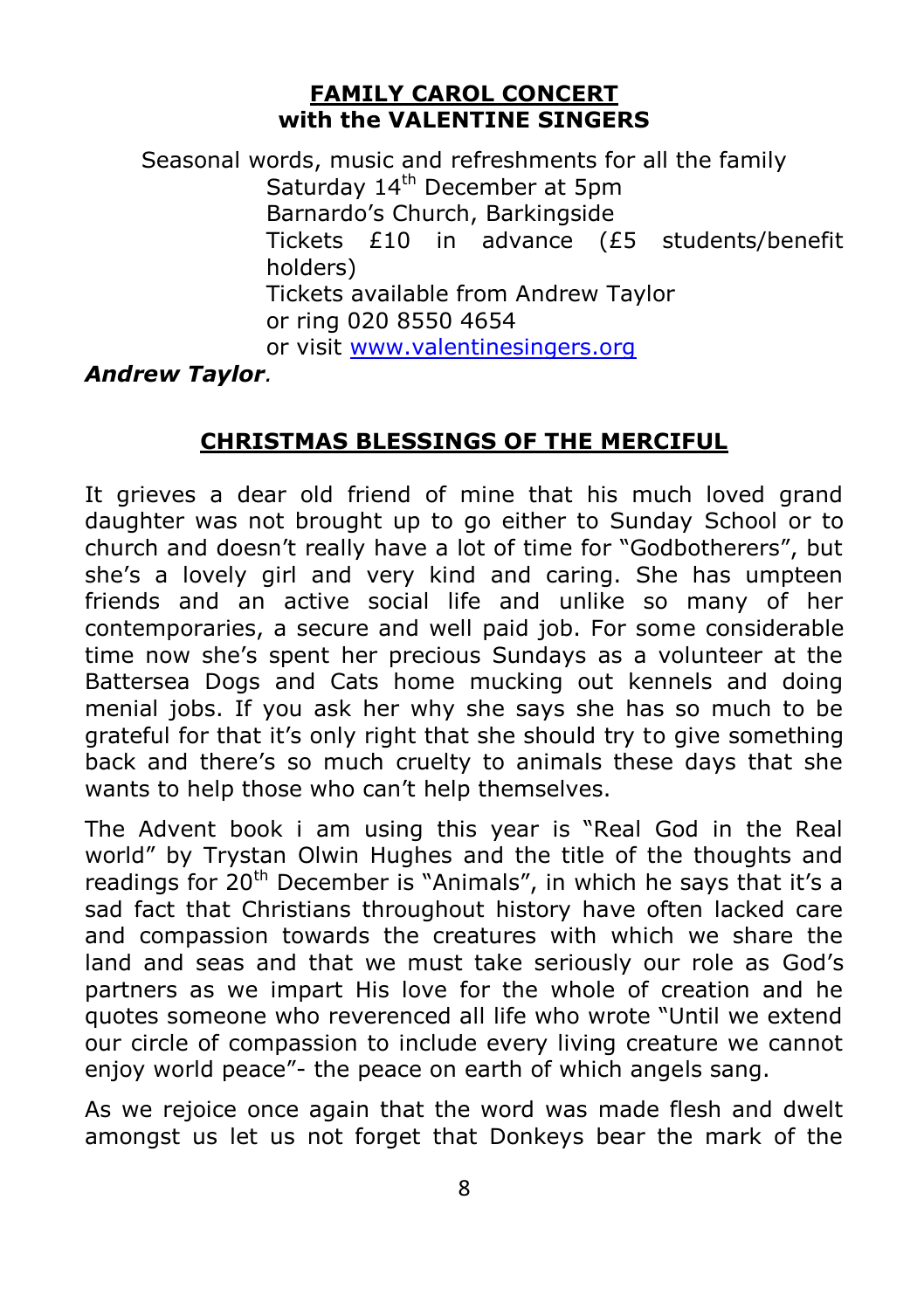cross on their backs and that Jesus was born in a manger surrounded by animals who God loves just as much as he loves us and find time as we sing carols and read once again that wonderful story of old to say this little prayer by that great and good man Albert Schweitzer.

"Hear our humble prayer, O God, for our friends the animals, especially for animals that are overworked, underfed and cruelly treated, for all wistful creatures in captivity that beat their wings against bars, for any that are hunted or lost or deserted or frightened or hungry; for all that must be put to death. We entreat for them all thy mercy and pity and for those who deal with them we ask a heart of compassion and gentle hands and kindly words. Make us ourselves to be true friends to Animals and so share the blessings of the merciful. Amen.

#### *Betty Griffiths.*

#### **BERYL EVANS**

I am sure there are a number of us remember Beryl who was a regular worshiper here at The Drive until age and infirmity took over and she had to move away to Gidea Park to be with her daughter Rosemary, until her death. She passed away in hospital during the night of October  $27<sup>th</sup>$  having been admitted following a fall. She suffered from osteoporosis, and the fall resulted in the fracture of 10 ribs. She was 92. At her funeral the following eulogy was given by Jonathan her son.

#### **Roy Brunnen.**

"Mum lived a full and active life. She was born in Ealing in 1921. She had a happy childhood and was surrounded by family especially her cousin Frank who lived next door and looking after her younger brother John who is six years younger.

After leaving school (St Agnes College) at fourteen she started work as a hairdresser, her profession for life. She met her lifelong friend Fan Francis when she started work.

In 1942 aged 21 she was called up and served on an anti aircraft battery. In 1943 she met my father at Wick aerodrome and,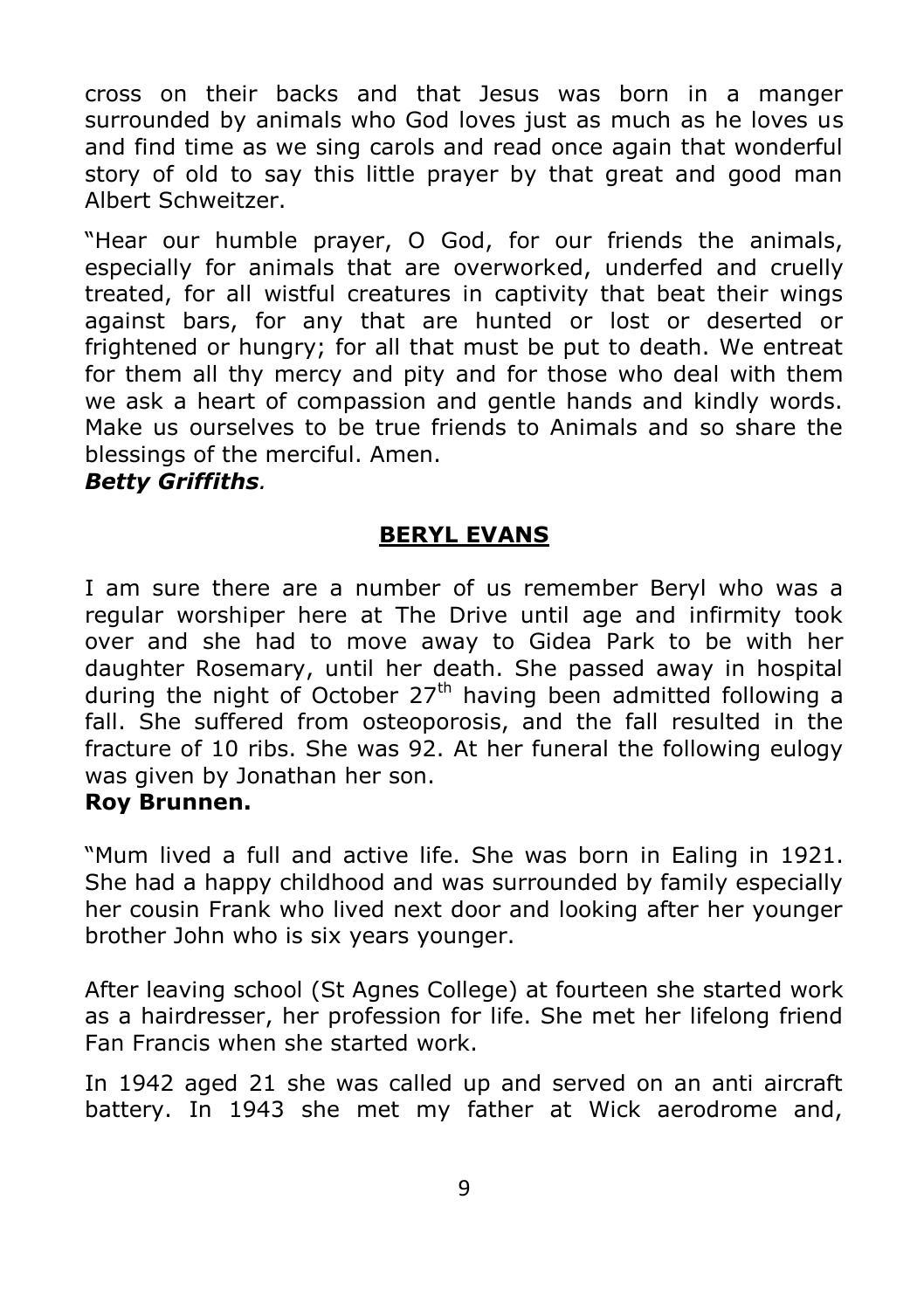although they were apart for 18 months while father was in India, they married in 1946.

They moved to Ilford in 1949 and made lifelong friends with the Loaders. In 1956 they moved to Windermere Gardens, they met the Gotts family who had recently moved to England from Belgium. My sister Rosemary arrived a year after we moved into Windermere.

With both the Loaders and Gotts family and the Sims, Dad's oldest friend they shared many happy holidays, especially the 6 week European tour with the Gotts in dad's beloved caravan.

After dad died she remained at Windermere until she was over 80 and after 47 years moved into a retirement flat for 7 years and then has spent the last 2 years living with Rosemary, Dave and Tom where she was well looked after.

We remember that throughout her life she was always helping others.

In the 1930s when money was tight and after she had started work, one of the first things she bought was a new pair of trousers for her brother after he had burnt them whilst ironing.

In Windermere, she was nominated for neighbour of the year by Mrs Thompson who lived opposite for picking her husband up every Friday from Barts hospital and returning him every Monday. She also did all Mrs Thompson's shopping.

My sister also nominated her for Mum of the year after all her help when Katie arrived.

Charlene Gotts told her that when she first arrived in England from Belgium knowing no one in a strange foreign land she was lonely and homesick. When she met my mother she was never lonely of homesick again.

She also helped out at the church Christmas dinner and helping out at various functions and on numerous occasions until the age of 81 was one of the church taxi drivers.

She adored her four grand children Katie, Emma, Tom and Ellie and was fortunate to see her four great grandchildren Jake, Belle, Mya and Cody (her little fella as she called him)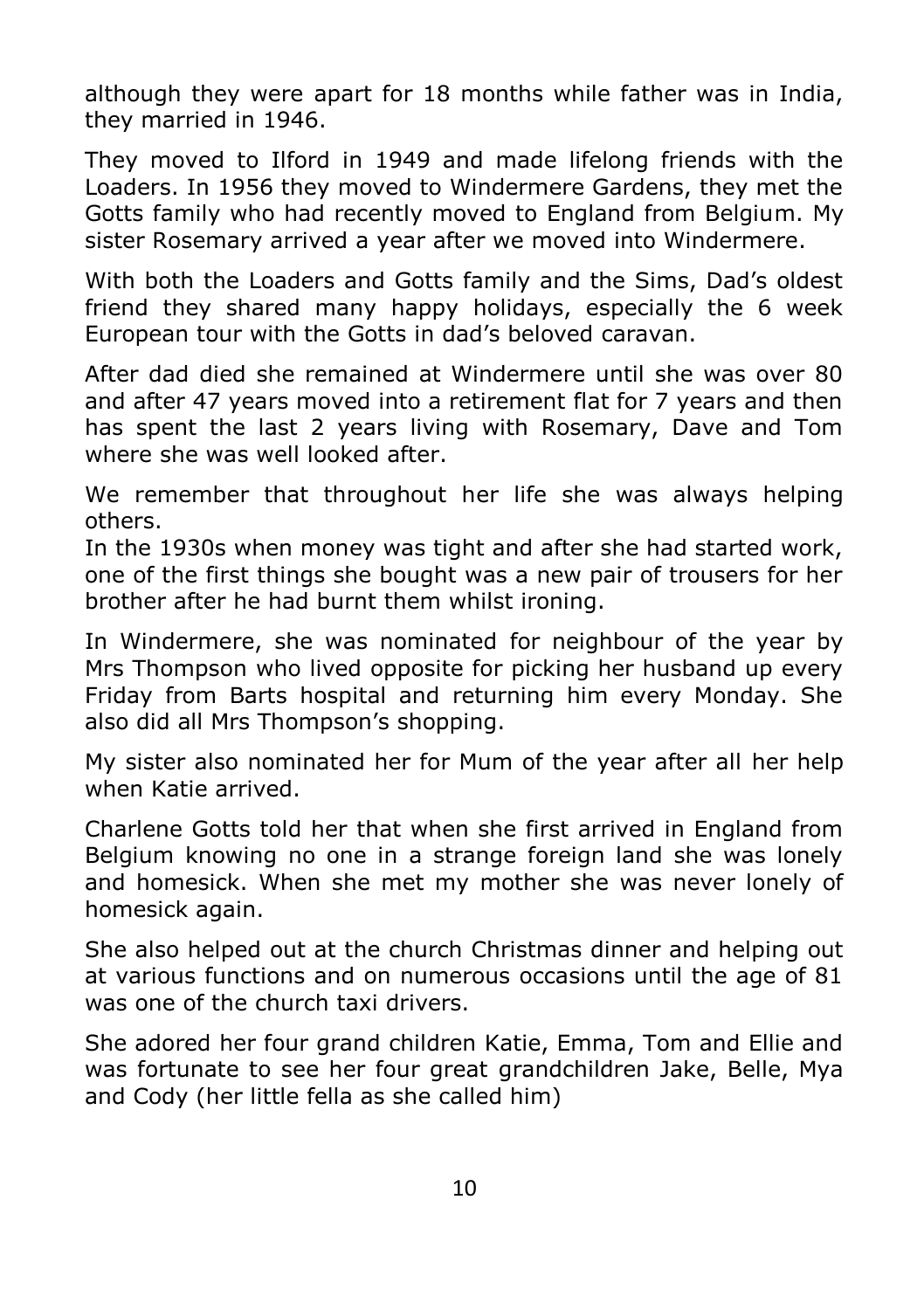She recently told me she was very lucky to have lived the life she had and to have been looked after in later life especially the last two years. She told me we should not be sad when she went as she would be reunited with dad whose first words would probably be "What kept you?"

So today should be a celebration. I wondered what she would have said at this moment and I think to borrow the words of Stan Laurel would be appropriate if anyone is sad at my funeral, I will never talk to them again.

#### *Jonathan Evans.*

## **CIRCUIT EVENTS – NOVEMBER 2013.**

Saturday  $23<sup>rd</sup>$  November was a busy day in the Barking, Dagenham & Ilford circuit. Goodmayes Methodist Church held a coffee morning from 11.30am to 2pm. At lunch time I enjoyed some delicious samosas made by an ex colleague from Monega School in Newham. Amina lives near the Goodmayes church. To complete my lunch I ate a tasty ham salad roll and three cups of tea. Having bought a good supply of marmalade from Peter Butt, and Christmas cards from Eileen Brooks, I headed home on the 364 bus.

Seven Kings Methodist church was holding a Christmas Fayre from 2pm. I bought some more Christmas cards, sampled one of each of the home made cakes, then made my way to Barking via seven Kings and Ilford stations.

The 169 bus from Ilford stops a few yards from Barking Methodist church, which was holding an "open day" to celebrate the completion of the building work. The church was open from 11am to 6pm. The whole place was decorated with Methodist colours – blue, gold and white. The floral displays, ribbons and balloons looked beautiful. I helped myself to a cup of tea and biscuit. Joanna then gave me a personal conducted tour of the premises. I noted that the brand new prayer chapel on the third floor looks directly over the street (London Road) and the bus station. One cannot forget the world outside. I also met Revd. Michael Moon and his family. Unfortunately the grand opening service took place on Sunday 24<sup>th</sup> coinciding with most regular BDI morning services. Most of us were unable to attend. I look forward to the next circuit service at Barking.....

#### *Susan Ruckes*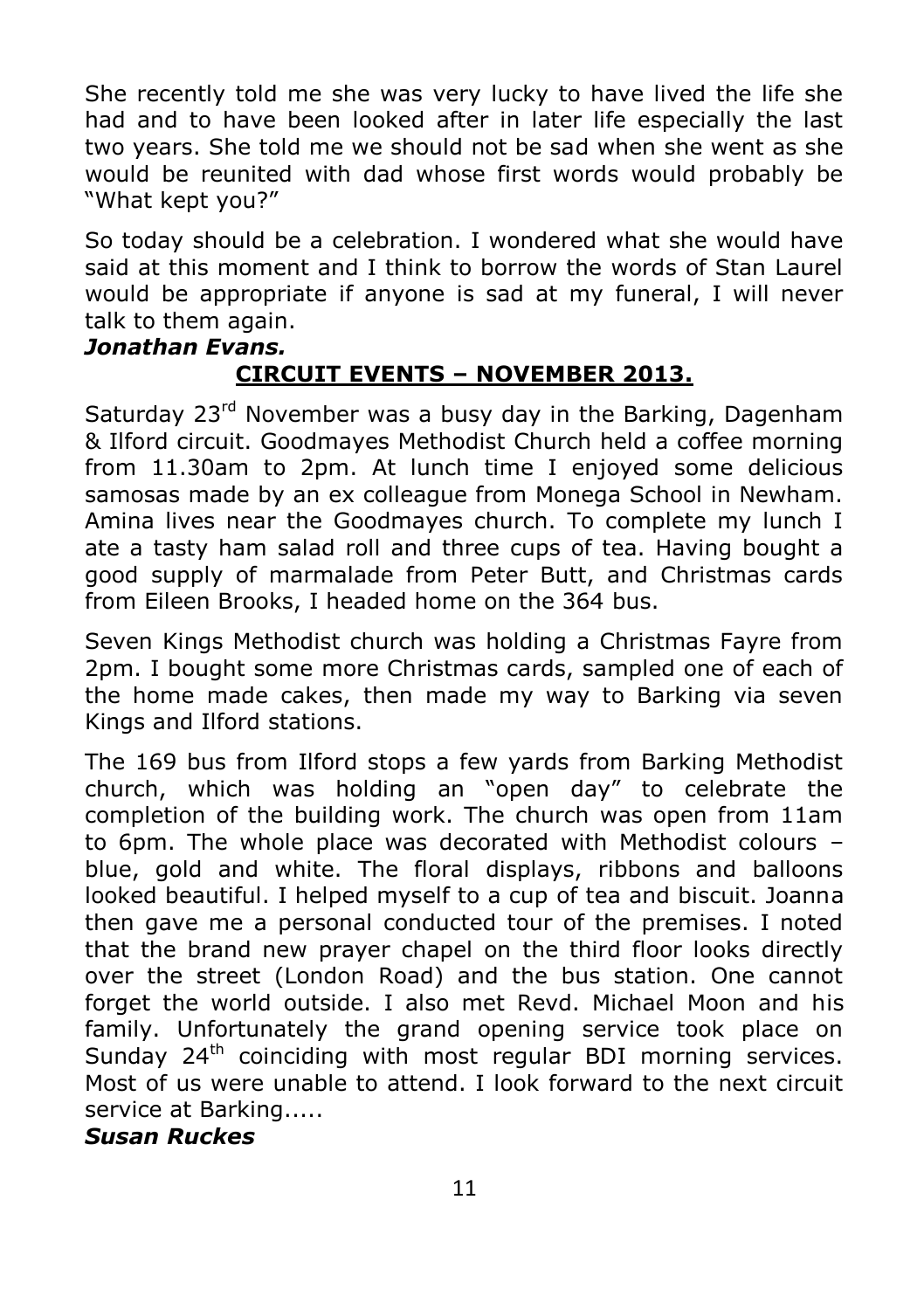## **MULTI-FAITH WALK OF PEACE.**

The Walk began at 1pm at the Buddhist Temple in Balfour Road. Luckily there was a buffet for those coming straight from a church service, for instance. We left more or less on time and walked to the Islamic Mosque in Albert Road. We were given a most interesting tour seeing much more than on previous visits.

The next venue, St Albans church, was almost next door (The RFF map was misleading and put the church near Sunnyside Road.) Father Stuart gave a talk about Christian tradition. A presentation was also given by the Jewish community as the Coventry Road Synagogue has now closed.

We raced to the VHP Hindu Temple as the rain started to fall. There was a cloudburst so we stayed longer than intended. Tea and biscuits were on hand.

When the rain had eased, we treaded carefully around puddles towards the Guru Nanak Satsang Sabba Gurdwara in the High Road. At each place of worship we were invited to join in a prayer for peace from our order of service. Those of us who reached the Gurdwara had the chance to enjoy an excellent vegetarian meal.

Having visited many different places of worship on various occasions, I can assure you that they all make an excellent cup of tea........

*Susan Ruckes.*

| Christmas Services   |         |                                                                             |  |  |
|----------------------|---------|-----------------------------------------------------------------------------|--|--|
| Sun $22nd$           | 11.15am | <b>Morning Service led by</b><br><b>Revd. Bernardino Mandlate</b>           |  |  |
|                      | 6.30pm  | <b>Carol Service led by</b><br><b>Revd. Bernardino Mandlate</b>             |  |  |
| Tue 24 <sup>th</sup> | 12 Noon | Songs and stories around the<br><b>Christmas Tree.</b>                      |  |  |
| Wed 25 <sup>th</sup> | 10.45am | <b>Christmas Morning Service</b><br><b>Led by Revd. Bernardino Mandlate</b> |  |  |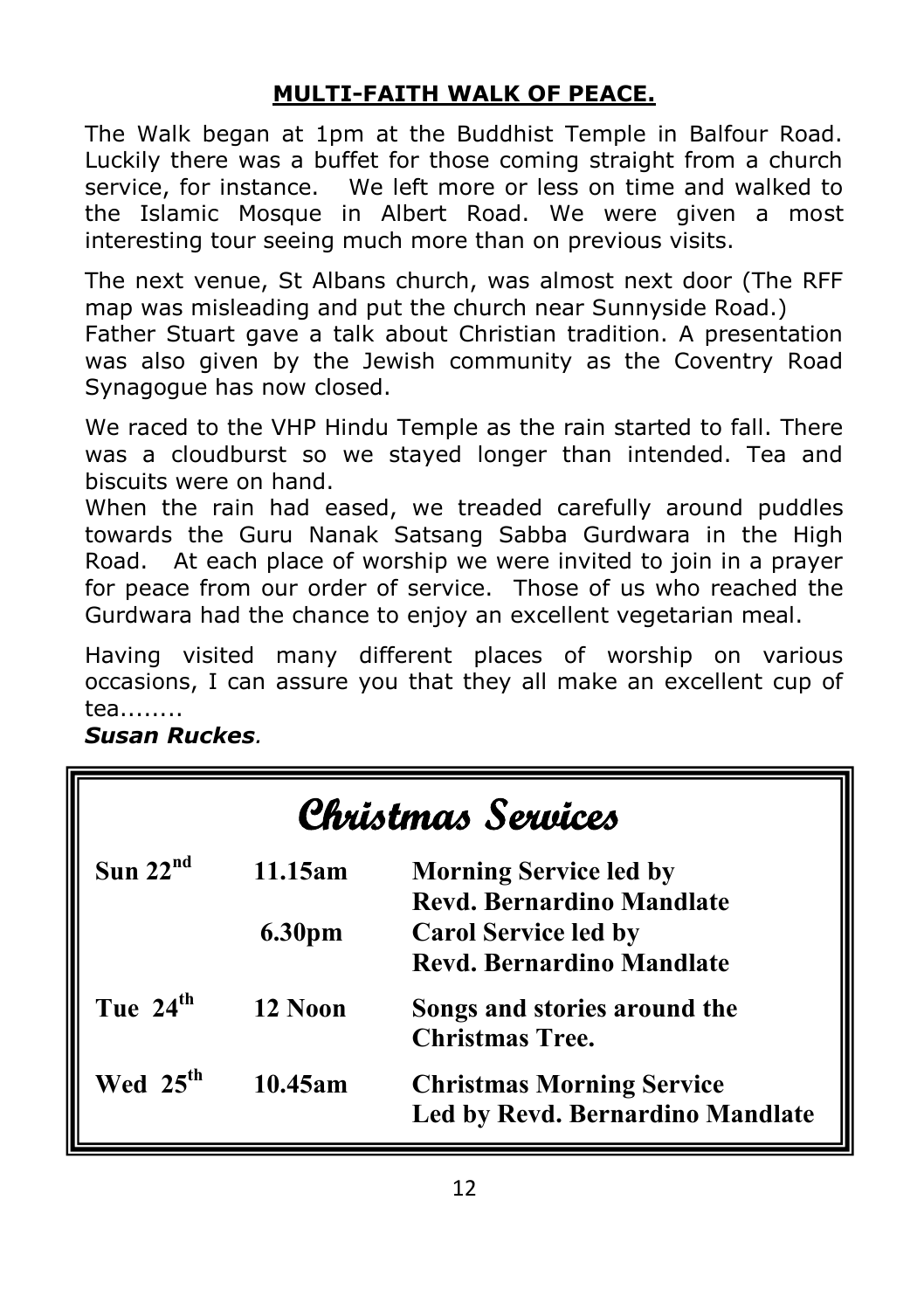## **PSALM 123 A PRAYER FOR MERCY**

Lord, I look up to you, Up to Heaven, where you rule, As a servant depends on his master, As a maid depends on her mistress, So we will keep looking to you, O Lord our God Until you have mercy on us. Be merciful to us, Lord, be merciful: We have been treated with so much contempt. We have been mocked too long by the rich and scorned by proud oppressors

#### **Mission Statement Of The Drive Methodist Church.**

The Drive Methodist Church aims to be faithful to the

commandments of Jesus, and the calling of the Methodist Church.

The calling of the Methodist Church is to respond to the gospel of God's love in Christ and to live out its discipleship in worship and mission, and to fulfil the promises detailed in the Methodist worship book.

In seeking to be faithful The Drive Methodist Church is committed to:

Provide a weekly opportunity for all people to worship God in Christ, Enable people to grow and learn as Christians through mutual support and care.

Be a good neighbour to the immediate and wider community.

Sharing our faith with others through pastoral care, church activities and communication.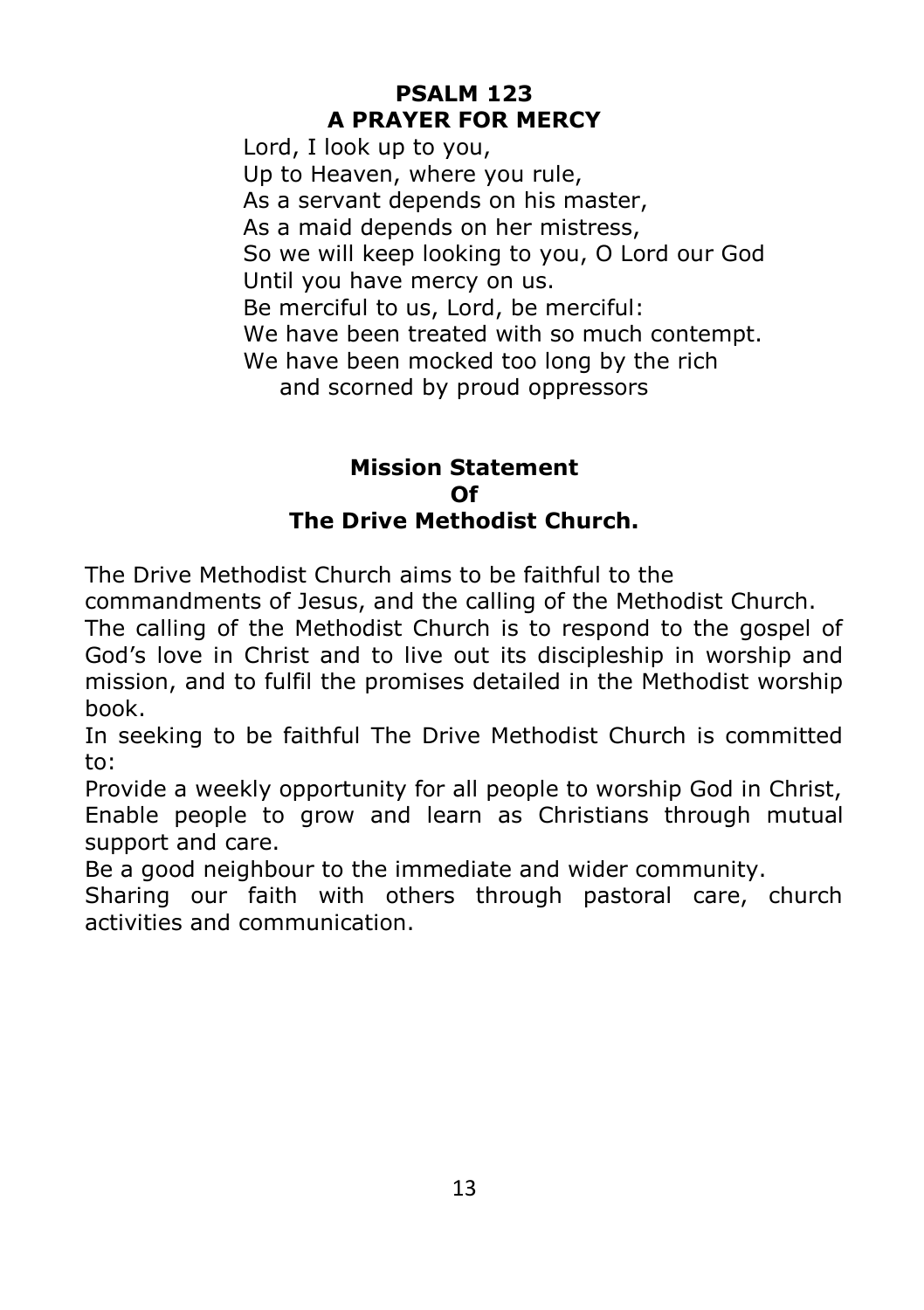## **DECEMBER DIARY**

| Sun                  | 1 <sup>st</sup>                | 11.15am                      | <b>Morning Advent Service</b><br><b>With Holy Communion led by</b><br><b>Revd. Bernardino Mandlate</b>                                                                                                                          |
|----------------------|--------------------------------|------------------------------|---------------------------------------------------------------------------------------------------------------------------------------------------------------------------------------------------------------------------------|
| Tue                  | 3 <sup>rd</sup>                | 8.00pm                       | Advent Study at The Drive<br>A Christian response to conflict<br>- Colombia. Isaiah 11 v1-10<br>Led by Revd. Jonathan Law                                                                                                       |
| Thu                  | 5 <sup>th</sup>                | 7.30pm                       | <b>Choir Practice</b>                                                                                                                                                                                                           |
| <b>Sun</b>           | 8 <sup>th</sup>                | 11.15am                      | <b>Morning Service led by</b><br><b>Revd. Bernardino Mandlate</b>                                                                                                                                                               |
| Mon<br>Tue           | <b>gth</b><br>$10^{\text{th}}$ | 8.00pm<br>10.00am<br>8.00pm  | Church fellowship (see separate notice)<br>Holy Communion<br>Advent Study at The Drive<br>A Christian response to conflict<br>Israel and the occupied Palestinian<br>Territory. Isaiah 35 v 1-10<br>Led by Revd. Marie Whitcome |
| Thu $12^{th}$<br>Fri | 13 <sup>th</sup>               | 7.30pm<br>10.00am            | <b>Choir Practice</b><br>Morning coffee in the gardeners cafe<br><b>Valentines Mansion.</b><br>Pre-School term ends                                                                                                             |
|                      | Sun $15th$                     | 11.15am                      | <b>Morning Service -</b><br><b>Action for Children and</b><br>Nativity/ Toy service led by<br><b>The Junior Church.</b>                                                                                                         |
| Tue 17 <sup>th</sup> |                                | 1.00 <sub>pm</sub><br>8.00pm | Christmas Lunch in the hall.<br>Advent Study at The Drive<br>A Christian response to conflict<br>Iraq. Isaiah $7 \vee 10-16$ .<br>Led by Revd. Jonathan Law                                                                     |
| Thu 19 <sup>th</sup> |                                | 7.30pm                       | <b>Choir Practice</b>                                                                                                                                                                                                           |
|                      | Sun $22nd$                     | 11.15am                      | <b>Morning Service led by</b><br><b>Revd. Bernardino Mandlate</b>                                                                                                                                                               |
|                      |                                | 6.30pm                       | <b>Carol Service led by</b><br><b>Revd. Bernardino Mandlate</b>                                                                                                                                                                 |